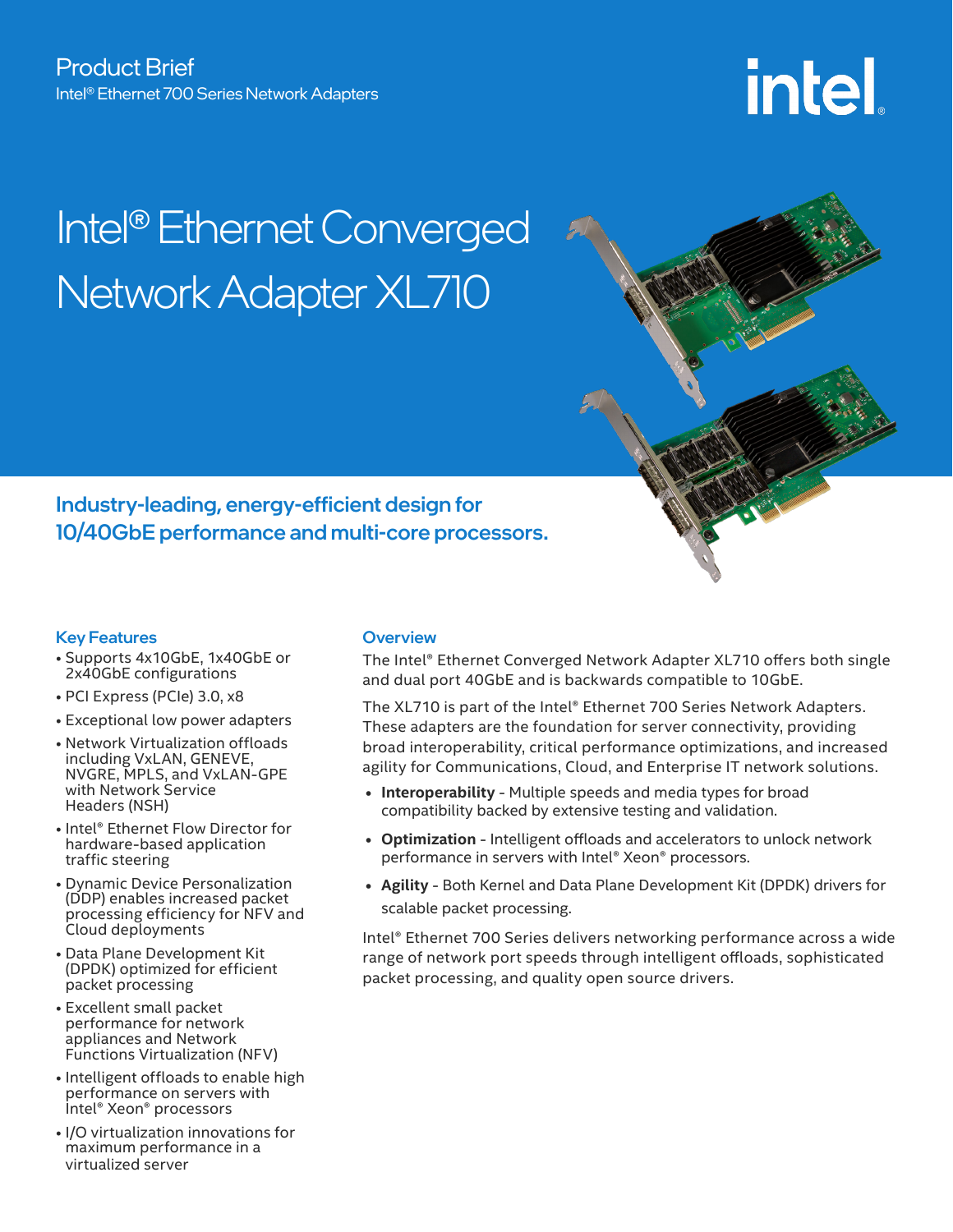#### All Intel® Ethernet 700 Series Network Adapters include these feature-rich technologies:

# Flexible and Scalable I/O for Virtualized Infrastructures

Intel® Virtualization Technology (Intel® VT), delivers outstanding I/O performance in virtualized server environments.

I/O bottlenecks are reduced through intelligent offloads, enabling near-native performance and VM scalability. These offloads include Virtual Machine Device Queues (VMDq) and Flexible Port Partitioning using SR-IOV with a common Virtual Function driver for networking traffic per Virtual Machine (VM). Host-based features supported include:

**VMDQ for Emulated Path:** VMDQ, enables a hypervisor to represent a single network port as multiple network ports that can be assigned to the individual VMs. Traffic handling is offloaded to the network controller, delivering the benefits of port partitioning with little to no administrative overhead by the IT staff.

**SR-IOV for Direct Assignment:** Adapter-based isolation and switching for various virtual station instances enables optimal CPU usage in virtualized environments.

- Up to 128 virtual functions (VFs), each VF can support a unique and separate data path for I/O related functions within the PCI Express hierarchy.
- Use of SR-IOV with a networking device, for example, allows the bandwidth of a single port (function) to be partitioned into smaller slices that can be allocated to specific VMs or guests, via a standard interface.

**Intel® Ethernet Adaptive Virtual Function (Intel® Ethernet AVF)**: Customers deploying mass-scale VMs or containers for their network infrastructure now have a common VF driver. This driver eases SR-IOV hardware upgrades or changes, preserves base-mode functionality in hardware and software, and supports an advanced set of features in the Intel® Ethernet 700 Series.

## Enhanced Network Virtualization Overlays (NVO)

Network virtualization has changed the way networking is done in the data center, delivering accelerations across a wide range of tunneling methods.

VxLAN, GENEVE, NVGRE, MPLS, and VxLAN-GPE with NSH Offloads: These stateless offloads preserve application performance for overlay networks, and the network traffic can be distributed across CPU cores, increasing network throughput.

# Flexible Port Partitioning (FPP)

FPP leverages the PCI-SIG SR-IOV specification. Virtual controllers can be used by the Linux host directly and/ or assigned to virtual machines.

- Assign up to 63 Linux host processes or virtual machines per port to virtual functions.
- Control the partitioning of per-port bandwidth across multiple dedicated network resources, ensuring balanced QoS by giving each assigned virtual controller equal access to the port's bandwidth.

Network administrators can also rate limit each of these services to control how much of the pipe is available to each process.

## Greater Intelligence and Performance for NFV and Cloud deployments

Dynamic Device Personalization (DDP) customizable packet filtering, along with enhanced Data Plane Development Kit (DPDK), support advanced packet forwarding and highly-efficient packet processing for both Cloud and Network Functions Virtualization (NFV) workloads.

- DDP enables workload-specific optimizations, using the programmable packet-processing pipeline. Additional protocols can be added to the default set to improve packet processing efficiency that results in higher throughput and reduced latency. New protocols can be added or modified on-demand and applied at runtime using Software Defined Firmware or APIs, eliminating the need to reset or reboot the server. This not only keeps the server and VMs up, running, and computing, it also increases performance for Virtual Network Functions (VNFs) that process network traffic that is not included in the default firmware. [Download DDP Profiles](https://www.intel.com/content/www/us/en/search.html?query=DDP&keyword=Fortville%20drivers&topicarea=Downloads&filters=Download%20Center)
- DPDK provides a programming framework for Intel<sup>®</sup> processors and enables faster development of high-speed data packet networking applications.

## Advanced Traffic Steering

Intel® Ethernet Flow Director (Intel® Ethernet FD) is an advanced traffic steering capability. Large numbers of flow affinity filters direct receive packets by their flows to queues for classification, load balancing, and matching between flows and CPU cores.

Steering traffic into specific queues can eliminate context switching required within the CPU. As a result, Intel® Ethernet FD significantly increases the number of transactions per second and reduces latency for cloud applications like memcached.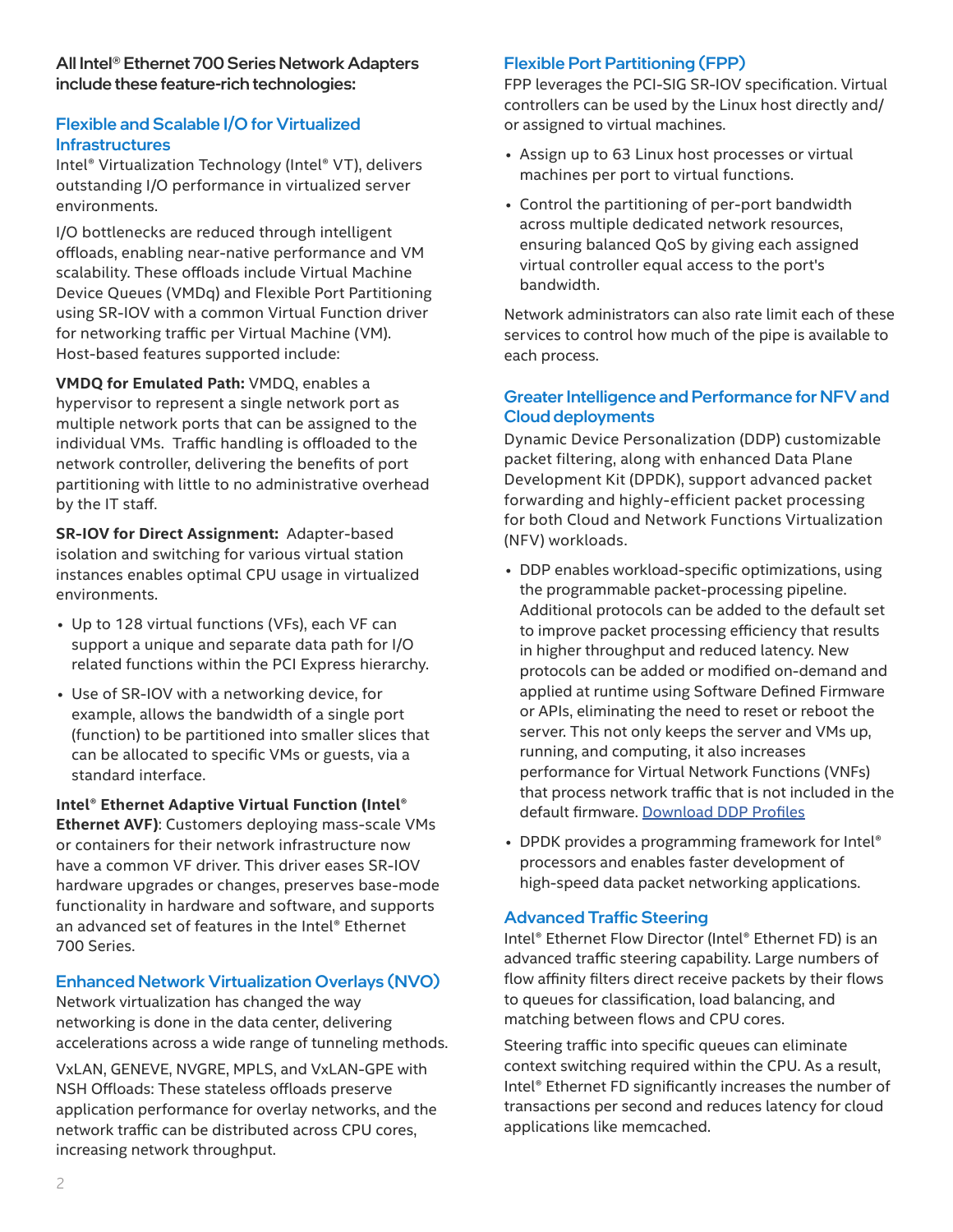| <b>Features</b>                                                               | <b>Description</b>                                                                                                                                                                                                                                                                                                                                                                                                                                                                                |  |
|-------------------------------------------------------------------------------|---------------------------------------------------------------------------------------------------------------------------------------------------------------------------------------------------------------------------------------------------------------------------------------------------------------------------------------------------------------------------------------------------------------------------------------------------------------------------------------------------|--|
| <b>General</b>                                                                |                                                                                                                                                                                                                                                                                                                                                                                                                                                                                                   |  |
| QSFP+ Connectivity                                                            | • Supports QSFP connections for 40GBASE-SR4, 40GBASE-LR4 and QSFP+ CR4 Direct Attach Copper physical<br>media                                                                                                                                                                                                                                                                                                                                                                                     |  |
| Load balancing on multiple CPUs                                               | • Increases performance on multi-processor systems by efficiently balancing network loads across CPU core when<br>used with Receive-Side Scaling (RSS) from Microsoft or scalable I/O on Linux.                                                                                                                                                                                                                                                                                                   |  |
| Protect, Detect and Recover                                                   | • The Intel Ethernet 700 Series implements a design philosophy of platform resiliency with 3 attributes supporting<br>the NIST Cybersecurity Framework: Protect, Detect and Recover. These attributes verify the firmware and<br>critical device settings with built-in corruption detection and automated device recovery to return the device to<br>its originally programmed state.                                                                                                            |  |
| Support for most network operating systems                                    | . Enables broad deployment for different applications.                                                                                                                                                                                                                                                                                                                                                                                                                                            |  |
| RoHS-compliant                                                                | . Complies with the European Union directive 2011/65/EU to reduce the use of hazardous materials.                                                                                                                                                                                                                                                                                                                                                                                                 |  |
| Time Sync (IEEE 1588, 802.1as)                                                | · Enables networked Ethernet equipment to synchronize internal clocks according to a network master clock;<br>endpoint can then acquire an accurate estimate of the master time by compensating for link latency.                                                                                                                                                                                                                                                                                 |  |
| I/O Features for Multi-Core Processor Servers                                 |                                                                                                                                                                                                                                                                                                                                                                                                                                                                                                   |  |
| Intel <sup>®</sup> Ethernet Flow Director<br>(Intel® Ethernet FD)             | • An advanced traffic steering capability increases the number of transactions per second and reduces latency for<br>cloud applications like Memcached.                                                                                                                                                                                                                                                                                                                                           |  |
| MSI-X support                                                                 | • Minimizes the overhead of interrupts.<br>. Load-balancing of interrupt handling between multiple cores/CPUs.                                                                                                                                                                                                                                                                                                                                                                                    |  |
| Multiple Queues: 1,536 Tx and Rx queues<br>per device                         | . Network packet handling without waiting for buffer overflow providing efficient packet prioritization.<br>• Actual number of queues will vary depending upon software implementation.                                                                                                                                                                                                                                                                                                           |  |
| Tx/Rx IP, SCTP, TCP, and UDP checksum offloading<br>(IPv4, IPv6) capabilities | • Lower processor usage.<br>. Checksum and segmentation capability extended to new standard packet type.                                                                                                                                                                                                                                                                                                                                                                                          |  |
| <b>Virtualization Features</b>                                                |                                                                                                                                                                                                                                                                                                                                                                                                                                                                                                   |  |
| Next-generation VMDq                                                          | . Up to 256 maximum VMDq VMs supported.<br>. Offloads the data-sorting based on MAC addresses and VLAN tags, functionality from the Hypervisor to the<br>network silicon, improving data throughput and CPU usage.                                                                                                                                                                                                                                                                                |  |
| PCI-SIG SR-IOV Implementation<br>(128 per device)                             | . Provides an implementation of the PCI-SIG standard for I/O Virtualization. The physical configuration of each port<br>is divided into multiple virtual ports. Each virtual port is assigned to an individual VM directly by bypassing the<br>virtual switch in the Hypervisor, resulting in near-native performance.<br>• Integrated with Intel® VT for Directed I/O (Intel® VT-d) to provide data protection between VMs by assigning<br>separate physical addresses in the memory to each VM. |  |

| Advanced Packet Filtering                                                                        | • 1536 exact matched packets (unicast or multicast).<br>• 512 hash entries each for unicast and multicast.<br>• Lower processor usage.<br>. Promiscuous (unicast and multicast) transfer mode support.<br>• Optional filtering of invalid frames. |
|--------------------------------------------------------------------------------------------------|---------------------------------------------------------------------------------------------------------------------------------------------------------------------------------------------------------------------------------------------------|
| VLAN support with VLAN tag insertion, stripping and<br>packet filtering for up to 4096 VLAN tags | • Ability to create multiple VLAN segments.                                                                                                                                                                                                       |
| VxLAN, NVGRE, GENEVE, VxLAN-GPE+NSH, MPLS                                                        | . Preserves application performance in network virtualized environments.                                                                                                                                                                          |

Virtual Machine Load Balancing (VLMB) • VMLB provides traffic load balancing (Tx and Rx) across VMs bound to the team interface, as well as fault

tolerance in the event of switch, port, cable, or adapter failure.

• 64/port for dual port.

# Manageability Features

| Preboot Execution Environment (PXE) Support                                                          | • Enables system boot via the LAN (32-bit and 64-bit).<br>• Flash interface for PXE image.                                                       |
|------------------------------------------------------------------------------------------------------|--------------------------------------------------------------------------------------------------------------------------------------------------|
| Unified Extensible Firmware Interface (UEFI)                                                         | . Enables new technologies during the pre-OS boot process and addresses legacy BIOS limitations on hardware.                                     |
| Simple Network Management Protocol (SNMP) and<br>Remote Network Monitoring (RMON) Statistic Counters | • Easy system monitoring with industry-standard consoles.                                                                                        |
| <b>Watchdog Timer</b>                                                                                | • Gives an indication to the manageability firmware or external devices that the controller or the software device<br>driver is not functioning. |

| <b>Specifications</b>                      |                                                                                                            |
|--------------------------------------------|------------------------------------------------------------------------------------------------------------|
| <b>General</b>                             |                                                                                                            |
| Connections                                | Single and dual QSFP+ cages supporting Direct Attach Copper (DAC) Twinaxial cable and optical transceivers |
| Network Standard Physical Layer Interfaces | IEEE802.3: 40GBASE-SR4 and -LR4<br>SFF-8431: 40GSFP+ CR4 (DAC), 40GSFP+ CR4 to 4x SFP+ (Breakout Cable)    |